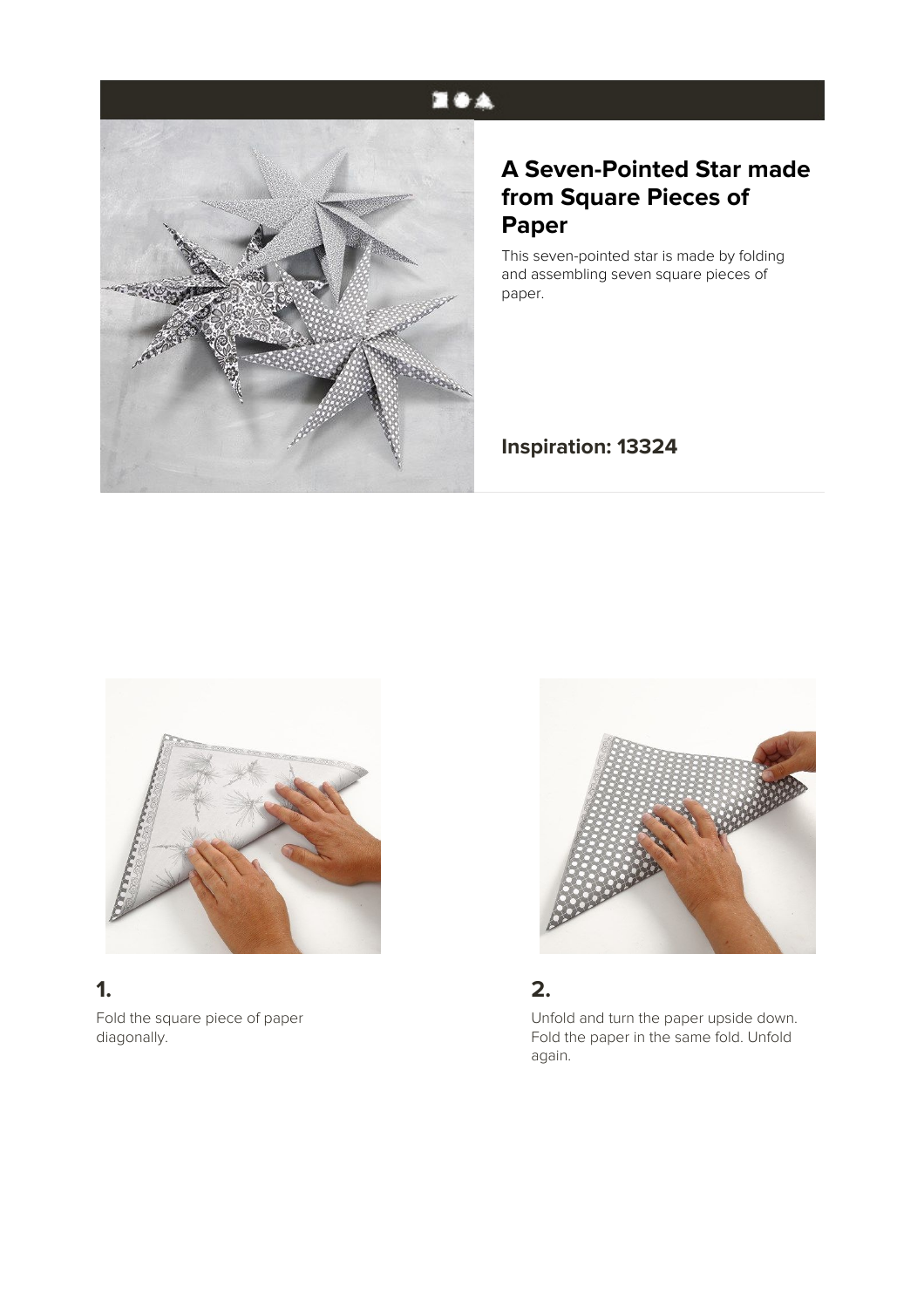

# **3.**

Fold one corner inwards towards the scored, folded line from each side.



**4.** Unfold.



### **5.**

Repeat at the opposite end; i.e. fold inwards towards the scored line – the same procedure as in paragraph 3. Do not unfold.



### **6.**

Fold inwards at the top towards the scored line in the middle.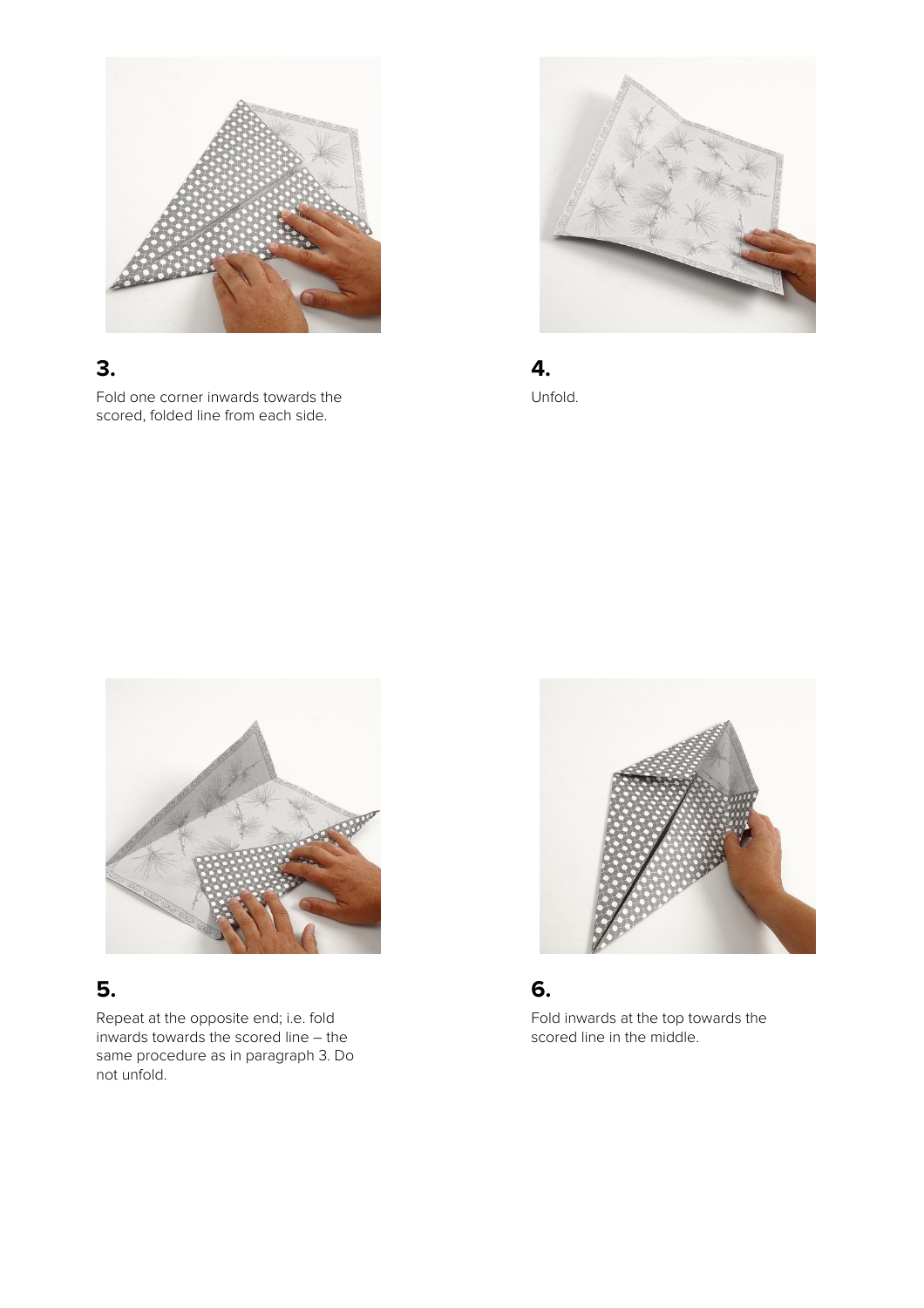

# **7.**

Fold slightly along the scored lines in the middle.



#### **8.**

Gently fold together at the scored line in the middle.



#### **9.**

Use seven pieces of squared paper and make a total of seven folded shapes, each shape has a short and a long point. Assemble the star by inserting the short point of one shape into the long point of another shape.



### **10.**

Continue the process described above.